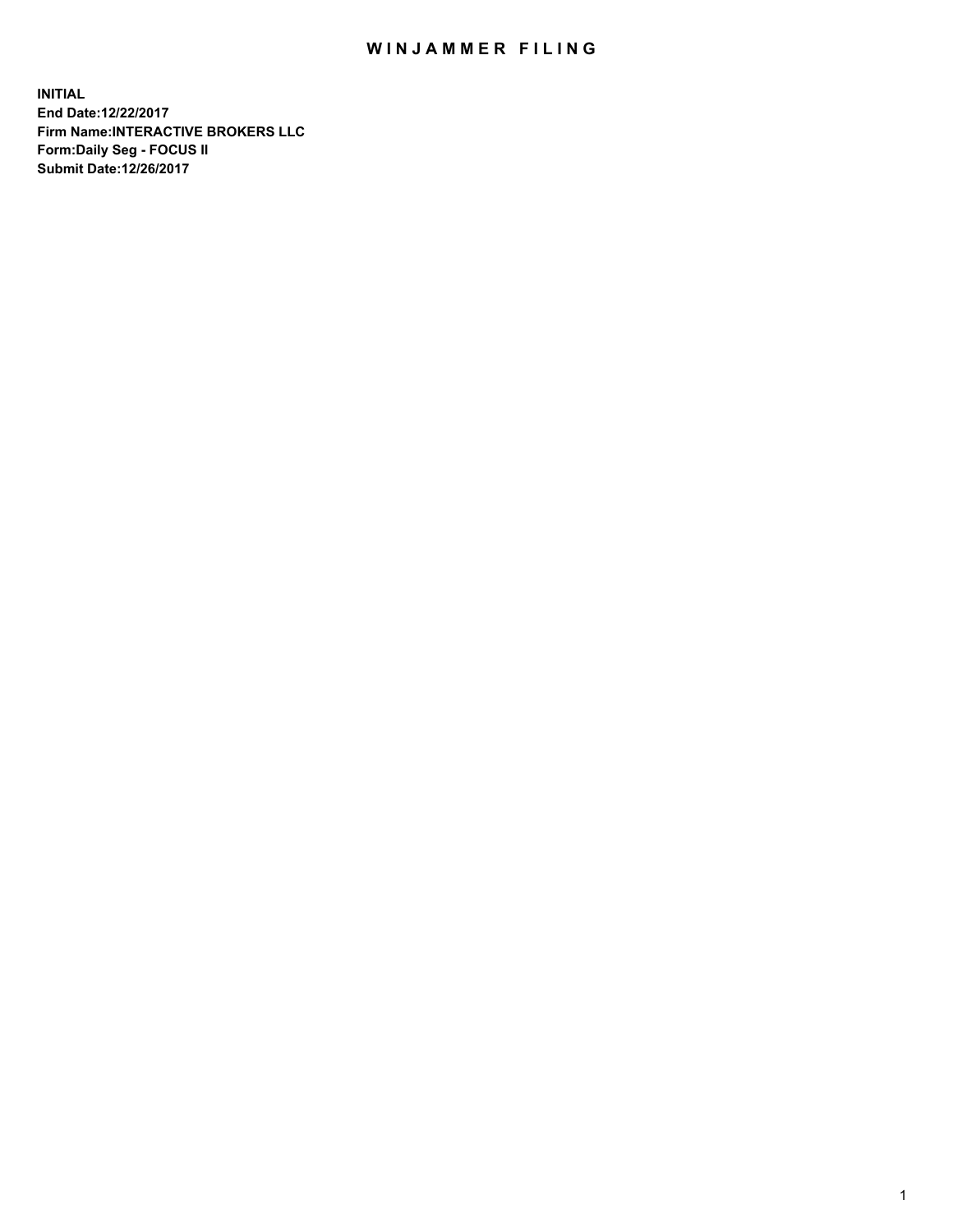## **INITIAL End Date:12/22/2017 Firm Name:INTERACTIVE BROKERS LLC Form:Daily Seg - FOCUS II Submit Date:12/26/2017 Daily Segregation - Cover Page**

| Name of Company<br><b>Contact Name</b><br><b>Contact Phone Number</b><br><b>Contact Email Address</b>                                                                                                                                                                                                                          | <b>INTERACTIVE BROKERS LLC</b><br><b>James Menicucci</b><br>203-618-8085<br>jmenicucci@interactivebrokers.c<br>om |
|--------------------------------------------------------------------------------------------------------------------------------------------------------------------------------------------------------------------------------------------------------------------------------------------------------------------------------|-------------------------------------------------------------------------------------------------------------------|
| FCM's Customer Segregated Funds Residual Interest Target (choose one):<br>a. Minimum dollar amount: ; or<br>b. Minimum percentage of customer segregated funds required:%; or<br>c. Dollar amount range between: and; or<br>d. Percentage range of customer segregated funds required between:% and%.                          | $\overline{\mathbf{0}}$<br>0<br>155,000,000 245,000,000<br>0 <sub>0</sub>                                         |
| FCM's Customer Secured Amount Funds Residual Interest Target (choose one):<br>a. Minimum dollar amount: ; or<br>b. Minimum percentage of customer secured funds required:%; or<br>c. Dollar amount range between: and; or<br>d. Percentage range of customer secured funds required between: % and %.                          | $\overline{\mathbf{0}}$<br>0<br>80,000,000 120,000,000<br>0 <sub>0</sub>                                          |
| FCM's Cleared Swaps Customer Collateral Residual Interest Target (choose one):<br>a. Minimum dollar amount: ; or<br>b. Minimum percentage of cleared swaps customer collateral required:% ; or<br>c. Dollar amount range between: and; or<br>d. Percentage range of cleared swaps customer collateral required between:% and%. | $\overline{\mathbf{0}}$<br>$\overline{\mathbf{0}}$<br>0 <sub>0</sub><br><u>00</u>                                 |

Attach supporting documents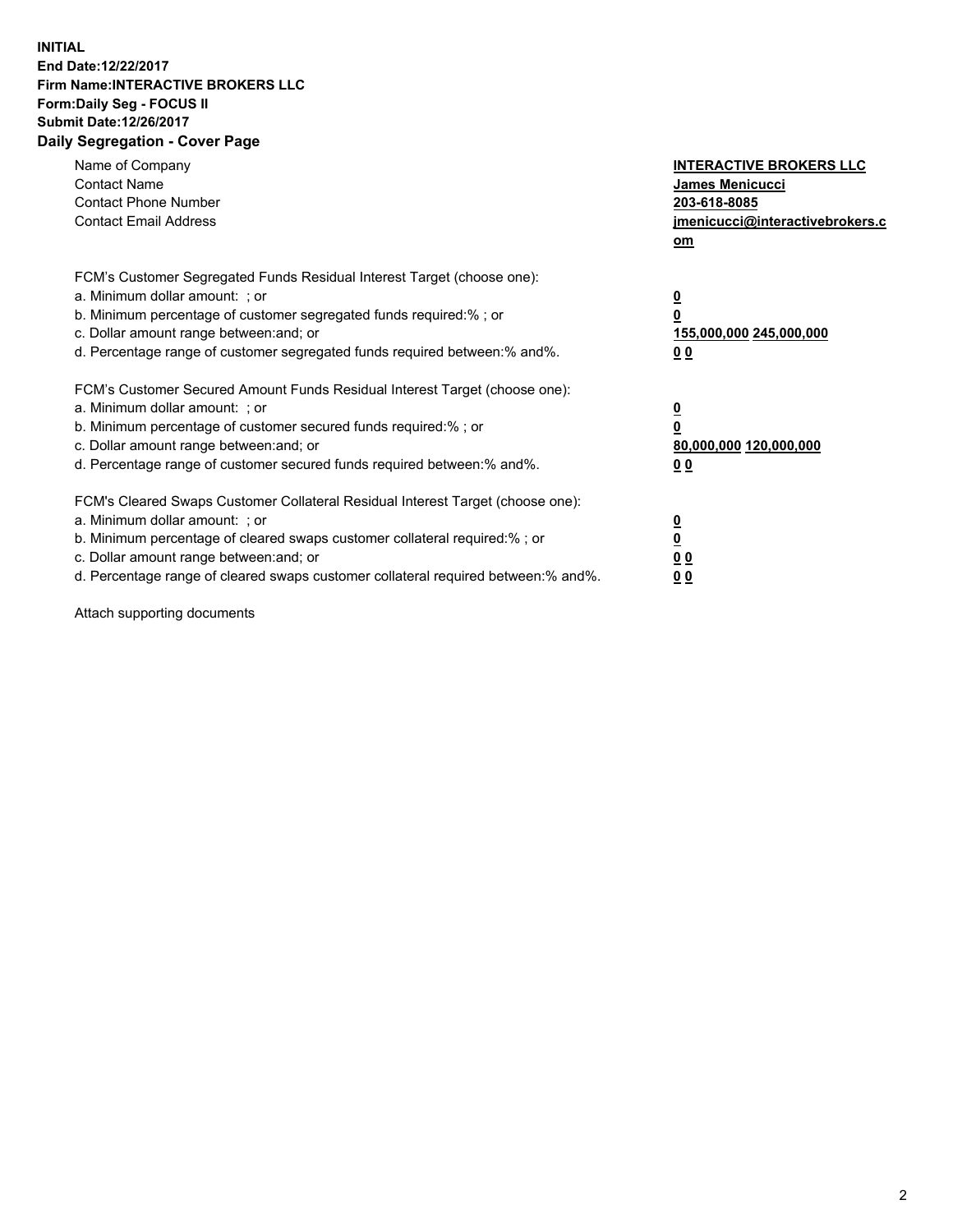## **INITIAL End Date:12/22/2017 Firm Name:INTERACTIVE BROKERS LLC Form:Daily Seg - FOCUS II Submit Date:12/26/2017 Daily Segregation - Secured Amounts**

|     | Daily Jegiegation - Jeculed Aniounts                                                                       |                                                |
|-----|------------------------------------------------------------------------------------------------------------|------------------------------------------------|
|     | Foreign Futures and Foreign Options Secured Amounts                                                        |                                                |
|     | Amount required to be set aside pursuant to law, rule or regulation of a foreign                           | $0$ [7305]                                     |
|     | government or a rule of a self-regulatory organization authorized thereunder                               |                                                |
| 1.  | Net ledger balance - Foreign Futures and Foreign Option Trading - All Customers                            |                                                |
|     | A. Cash                                                                                                    | 472,734,786 [7315]                             |
|     | B. Securities (at market)                                                                                  | $0$ [7317]                                     |
| 2.  | Net unrealized profit (loss) in open futures contracts traded on a foreign board of trade                  | 7,356,681 [7325]                               |
| 3.  | Exchange traded options                                                                                    |                                                |
|     | a. Market value of open option contracts purchased on a foreign board of trade                             | 15,200 [7335]                                  |
|     | b. Market value of open contracts granted (sold) on a foreign board of trade                               | -53,440 [7337]                                 |
| 4.  | Net equity (deficit) (add lines 1.2. and 3.)                                                               | 480,053,227 [7345]                             |
| 5.  | Account liquidating to a deficit and account with a debit balances - gross amount                          | 5,512 [7351]                                   |
|     | Less: amount offset by customer owned securities                                                           | 0 [7352] 5,512 [7354]                          |
| 6.  | Amount required to be set aside as the secured amount - Net Liquidating Equity                             | 480,058,739 [7355]                             |
|     | Method (add lines 4 and 5)                                                                                 |                                                |
| 7.  | Greater of amount required to be set aside pursuant to foreign jurisdiction (above) or line                | 480,058,739 [7360]                             |
|     | 6.                                                                                                         |                                                |
|     | FUNDS DEPOSITED IN SEPARATE REGULATION 30.7 ACCOUNTS                                                       |                                                |
| 1.  | Cash in banks                                                                                              |                                                |
|     | A. Banks located in the United States                                                                      | 31,374,359 [7500]                              |
|     | B. Other banks qualified under Regulation 30.7                                                             | 0 [7520] 31,374,359 [7530]                     |
| 2.  | Securities                                                                                                 |                                                |
|     | A. In safekeeping with banks located in the United States                                                  | 439,383,180 [7540]                             |
|     | B. In safekeeping with other banks qualified under Regulation 30.7                                         | 0 [7560] 439,383,180 [7570]                    |
| 3.  | Equities with registered futures commission merchants                                                      |                                                |
|     | A. Cash                                                                                                    | $0$ [7580]                                     |
|     | <b>B.</b> Securities                                                                                       | $0$ [7590]                                     |
|     | C. Unrealized gain (loss) on open futures contracts                                                        | $0$ [7600]                                     |
|     | D. Value of long option contracts                                                                          | $0$ [7610]                                     |
|     | E. Value of short option contracts                                                                         | 0 [7615] 0 [7620]                              |
| 4.  | Amounts held by clearing organizations of foreign boards of trade                                          |                                                |
|     | A. Cash                                                                                                    | $0$ [7640]                                     |
|     | <b>B.</b> Securities                                                                                       | $0$ [7650]                                     |
|     | C. Amount due to (from) clearing organization - daily variation                                            | $0$ [7660]                                     |
|     | D. Value of long option contracts                                                                          | $0$ [7670]                                     |
|     | E. Value of short option contracts                                                                         | 0 [7675] 0 [7680]                              |
| 5.  | Amounts held by members of foreign boards of trade                                                         |                                                |
|     | A. Cash                                                                                                    | 123,933,115 [7700]                             |
|     | <b>B.</b> Securities                                                                                       | $0$ [7710]                                     |
|     | C. Unrealized gain (loss) on open futures contracts                                                        | 6,855,044 [7720]                               |
|     | D. Value of long option contracts                                                                          | <b>15,200</b> [7730]                           |
|     | E. Value of short option contracts                                                                         | <mark>-53,440</mark> [7735] 130,749,919 [7740] |
| 6.  | Amounts with other depositories designated by a foreign board of trade                                     | 0 [7760]                                       |
| 7.  | Segregated funds on hand                                                                                   | $0$ [7765]                                     |
| 8.  | Total funds in separate section 30.7 accounts                                                              | 601,507,458 [7770]                             |
| 9.  | Excess (deficiency) Set Aside for Secured Amount (subtract line 7 Secured Statement<br>Page 1 from Line 8) | 121,448,719 [7380]                             |
| 10. | Management Target Amount for Excess funds in separate section 30.7 accounts                                | 80,000,000 [7780]                              |
| 11. | Excess (deficiency) funds in separate 30.7 accounts over (under) Management Target                         | 41,448,719 [7785]                              |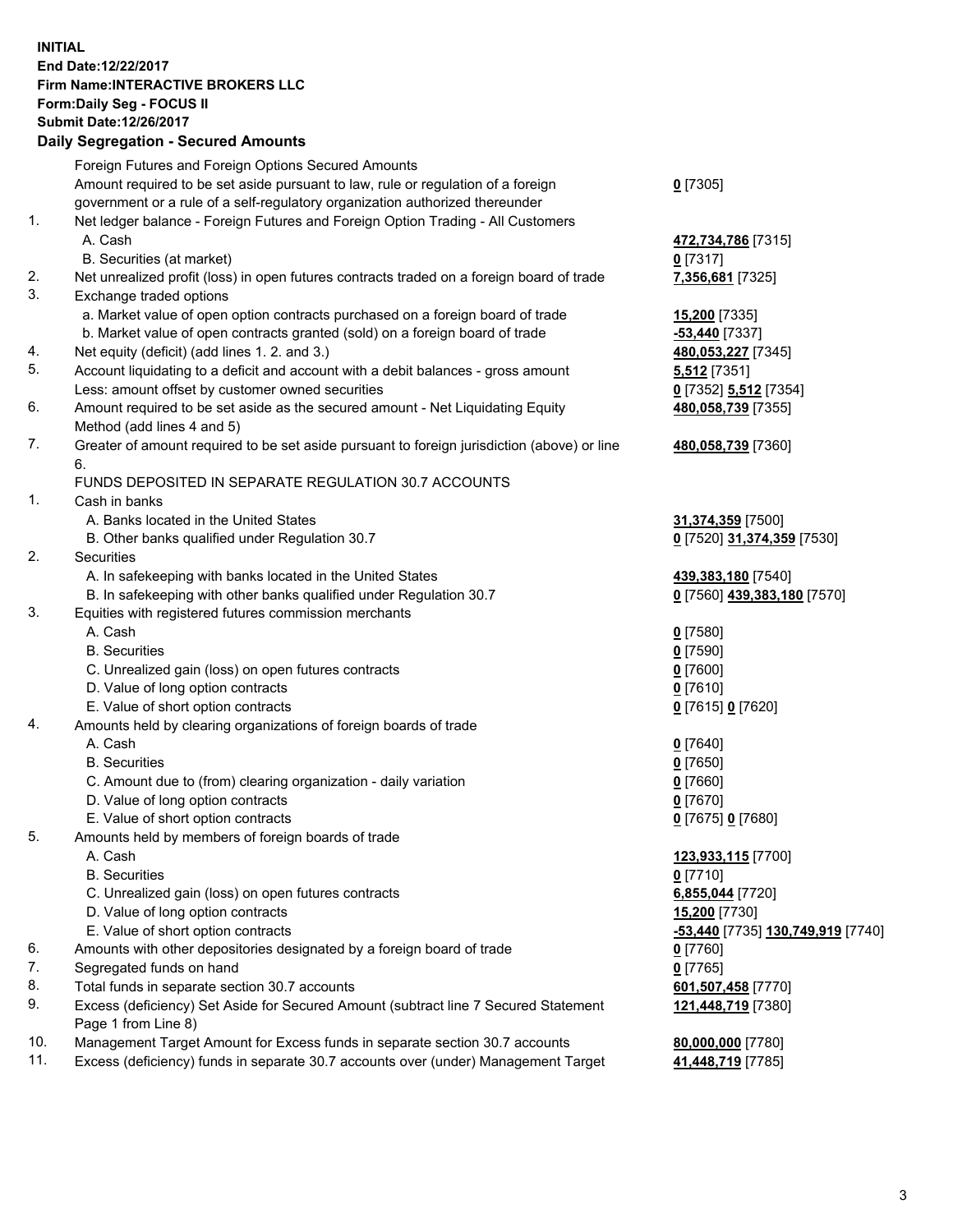**INITIAL End Date:12/22/2017 Firm Name:INTERACTIVE BROKERS LLC Form:Daily Seg - FOCUS II Submit Date:12/26/2017 Daily Segregation - Segregation Statement** SEGREGATION REQUIREMENTS(Section 4d(2) of the CEAct) 1. Net ledger balance A. Cash **4,548,395,485** [7010] B. Securities (at market) **0** [7020] 2. Net unrealized profit (loss) in open futures contracts traded on a contract market **-121,071,794** [7030] 3. Exchange traded options A. Add market value of open option contracts purchased on a contract market **178,007,005** [7032] B. Deduct market value of open option contracts granted (sold) on a contract market **-269,672,030** [7033] 4. Net equity (deficit) (add lines 1, 2 and 3) **4,335,658,666** [7040] 5. Accounts liquidating to a deficit and accounts with debit balances - gross amount **269,467** [7045] Less: amount offset by customer securities **0** [7047] **269,467** [7050] 6. Amount required to be segregated (add lines 4 and 5) **4,335,928,133** [7060] FUNDS IN SEGREGATED ACCOUNTS 7. Deposited in segregated funds bank accounts A. Cash **533,139,436** [7070] B. Securities representing investments of customers' funds (at market) **2,836,941,070** [7080] C. Securities held for particular customers or option customers in lieu of cash (at market) **0** [7090] 8. Margins on deposit with derivatives clearing organizations of contract markets A. Cash **23,630,802** [7100] B. Securities representing investments of customers' funds (at market) **1,241,517,433** [7110] C. Securities held for particular customers or option customers in lieu of cash (at market) **0** [7120] 9. Net settlement from (to) derivatives clearing organizations of contract markets **-7,588,173** [7130] 10. Exchange traded options A. Value of open long option contracts **177,895,812** [7132] B. Value of open short option contracts **-269,574,379** [7133] 11. Net equities with other FCMs A. Net liquidating equity **0** [7140] B. Securities representing investments of customers' funds (at market) **0** [7160] C. Securities held for particular customers or option customers in lieu of cash (at market) **0** [7170] 12. Segregated funds on hand **0** [7150] 13. Total amount in segregation (add lines 7 through 12) **4,535,962,001** [7180] 14. Excess (deficiency) funds in segregation (subtract line 6 from line 13) **200,033,868** [7190] 15. Management Target Amount for Excess funds in segregation **155,000,000** [7194] **45,033,868** [7198]

16. Excess (deficiency) funds in segregation over (under) Management Target Amount Excess